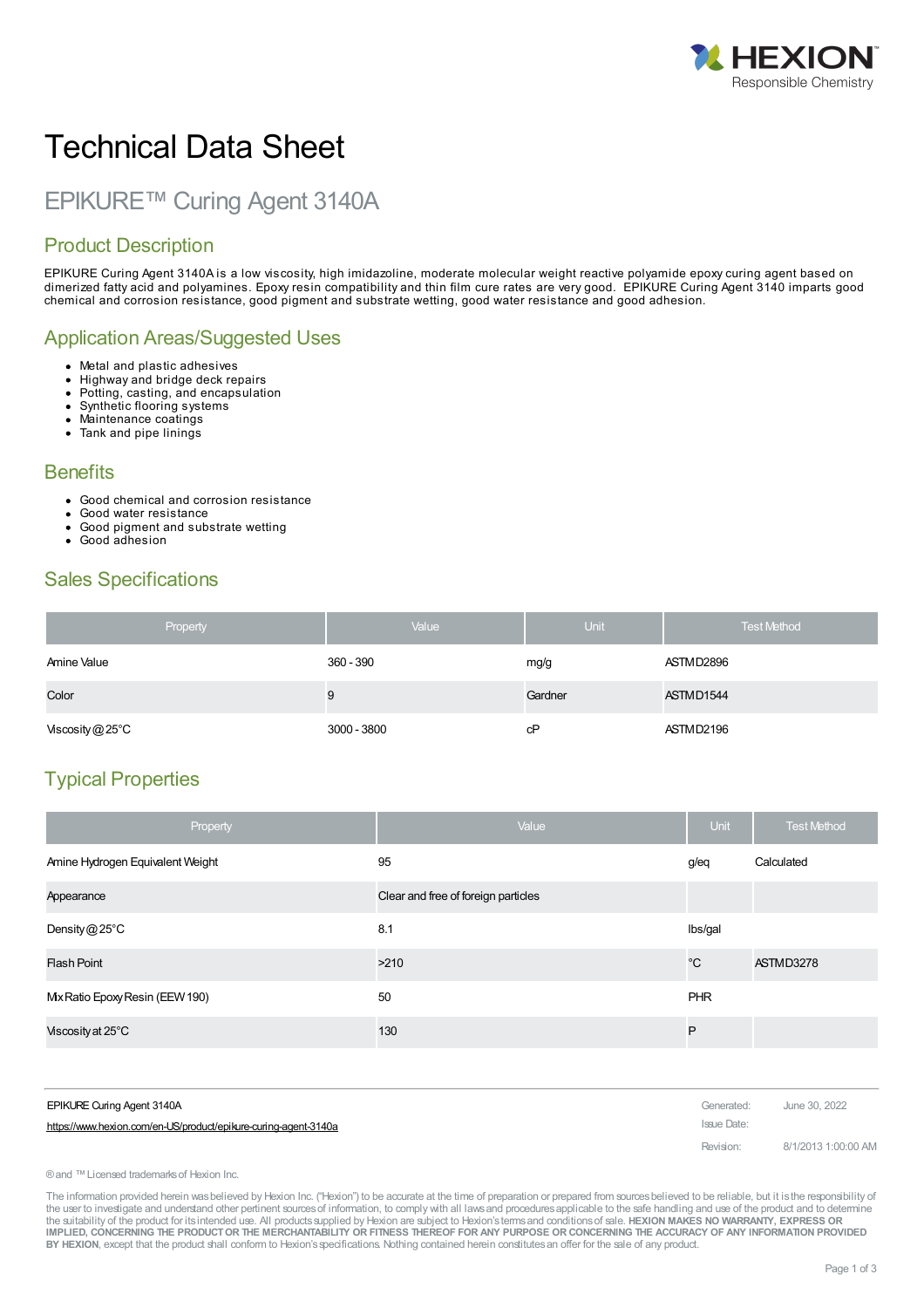# Performance Properties

Table 1 / Properties of EPON Resin 828 cured with EPIKURE Curing Agent 3140A

| Composition                         | Method | <b>Units</b>        | $\underline{\mathsf{A}}$ | $\underline{\mathsf{B}}$ | $\underline{\texttt{C}}$ | $\overline{\mathsf{D}}$ |
|-------------------------------------|--------|---------------------|--------------------------|--------------------------|--------------------------|-------------------------|
| EPON Resin 828                      |        |                     | 100                      | 100                      | 100                      | 100                     |
| EPIKURE Curing Agent 3140A          |        |                     | 45                       | 90                       | 45                       | 90                      |
|                                     |        |                     |                          |                          |                          |                         |
| Blend properties at 25 °C           |        |                     |                          |                          |                          |                         |
| Viscosity, Original                 |        | cp                  | 11,300                   | 9,900                    | 11,300                   | 9,900                   |
| Gel Time, 100 gram mass             |        | hours               | 2.5                      | $\overline{2}$           | 2.5                      | $\overline{\mathbf{c}}$ |
| Peak Exotherm                       |        |                     |                          |                          |                          |                         |
| 100 gram mass                       |        | $^\circ \mathsf{F}$ | 92                       | 97                       | 92                       | 97                      |
| 100 gram mass                       |        | $^\circ\mathrm{C}$  | 33                       | 36                       | 33                       | 36                      |
|                                     |        |                     |                          |                          |                          |                         |
| Cured State Properties <sup>1</sup> |        |                     |                          |                          |                          |                         |
| <b>Heat Deflection Temperature</b>  | D648   | $^{\circ}$ C        | 97                       | 72                       | 66                       | 64                      |
| Tensile Strength, Ultimate          | D638   | psi                 | 8,500                    | 7,300                    | 7,400                    | 7,500                   |
| Tensile Elongation                  |        | $\%$                | 4.5                      | 11.8                     | 3.0                      | 7.2                     |
| Tensile Modulus, Initial            |        | ksi                 | 420                      | 320                      | 340                      | 290                     |
| Flexural Strength, Ultimate         | D790   | psi                 | 14,000                   | 12,000                   | 12,500                   | 11,000                  |
| <b>Flexural Deflection</b>          |        | in.                 | 0.44                     | >0.60                    | >0.60                    | >0.60                   |
| Flexural Modulus, Initial           |        | ksi                 | 310                      | 340                      | 400                      | 340                     |
| Compression Strength, Ultimate      | D695   | psi                 | 33,000                   | 34,000                   | 12,600                   | 17,200                  |
| Compression Strength, Yield         |        | psi                 | $\blacksquare$           | 9,100                    | 11,500                   | 9,600                   |

| <b>EPIKURE Curing Agent 3140A</b>                               | Generated:  | June 30, 2022       |
|-----------------------------------------------------------------|-------------|---------------------|
| https://www.hexion.com/en-US/product/epikure-curing-agent-3140a | Issue Date: |                     |
|                                                                 | Revision:   | 8/1/2013 1:00:00 AM |

®and ™Licensed trademarksof Hexion Inc.

The information provided herein wasbelieved by Hexion Inc. ("Hexion") to be accurate at the time of preparation or prepared from sources believed to be reliable, but it is the responsibility of<br>the user to investigate and IMPLIED, CONCERNING THE PRODUCT OR THE MERCHANTABILITY OR FITNESS THEREOF FOR ANY PURPOSE OR CONCERNING THE ACCURACY OF ANY INFORMATION PROVIDED **BY HEXION**, except that the product shall conform to Hexion'sspecifications. Nothing contained herein constitutesan offer for the sale of any product.